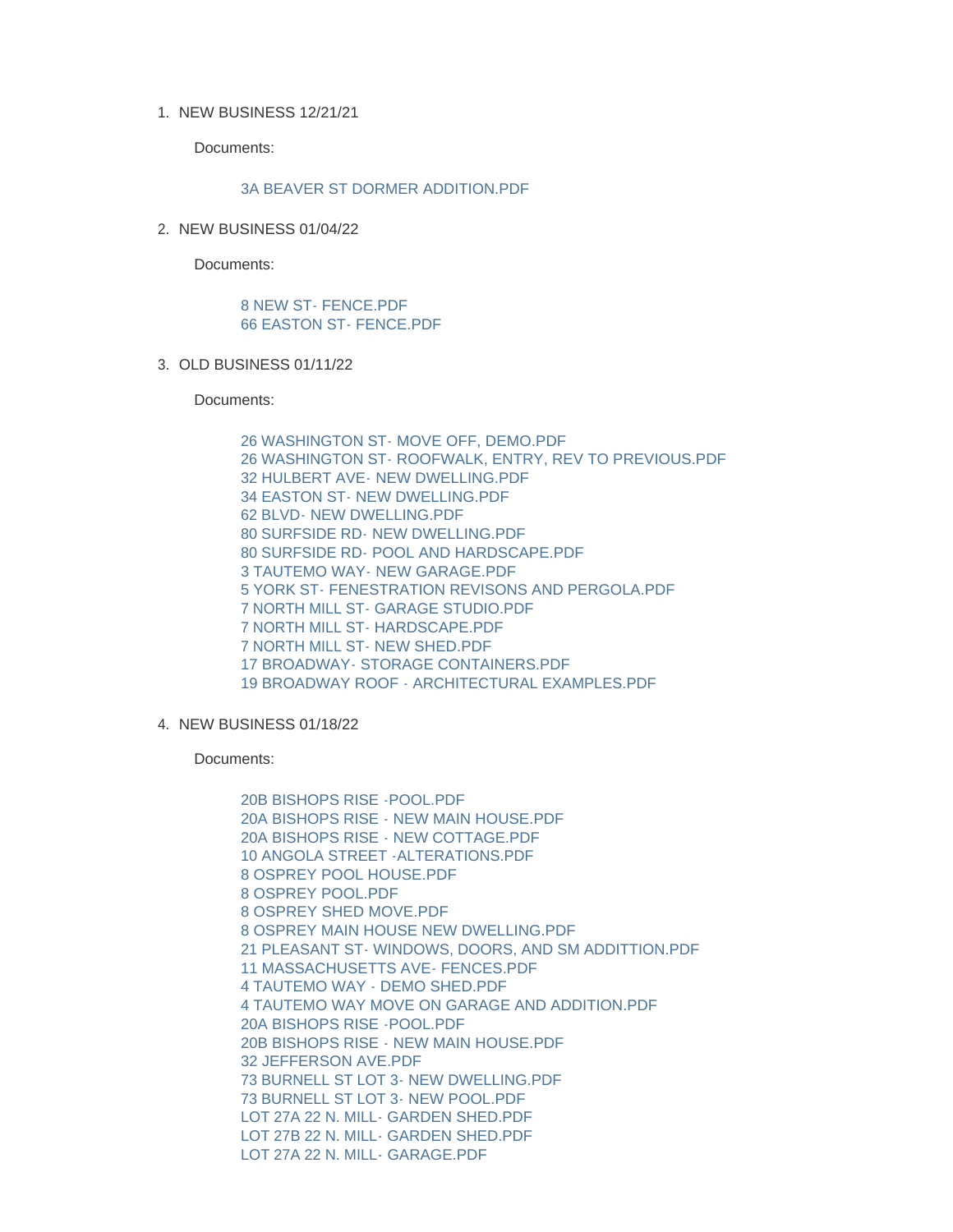[8 WALSH ST- ADDITION TO GARAGE STUDIO.PDF](https://www.nantucket-ma.gov/AgendaCenter/ViewFile/Item/4438?fileID=36369) [23 BAXTER RD- ADD OUTDOOR SHOWER.PDF](https://www.nantucket-ma.gov/AgendaCenter/ViewFile/Item/4438?fileID=36370) [4 HARBOR SQ- ROOF CHANGE.PDF](https://www.nantucket-ma.gov/AgendaCenter/ViewFile/Item/4438?fileID=36371) [1 CAMBRIDGE ST- REDUCE FOOTPRINT, CHANGE ROOF, AND](https://www.nantucket-ma.gov/AgendaCenter/ViewFile/Item/4438?fileID=36372)  FENESTRATION.PDF [4 WINDSOR RD- MODIFIED ROOF MASS AND HEIGHT, ADD DORMER.PDF](https://www.nantucket-ma.gov/AgendaCenter/ViewFile/Item/4438?fileID=36373) [7A CLIFFORD ST- GAZEBO.PDF](https://www.nantucket-ma.gov/AgendaCenter/ViewFile/Item/4438?fileID=36374) [7A CLIFFORD ST- GARAGE STUDIO.PDF](https://www.nantucket-ma.gov/AgendaCenter/ViewFile/Item/4438?fileID=36375) [7A CLIFFORD ST- NEW MAIN DWELLING.PDF](https://www.nantucket-ma.gov/AgendaCenter/ViewFile/Item/4438?fileID=36376) [7A CLIFFORD ST- POOL AND HARDSCAPE.PDF](https://www.nantucket-ma.gov/AgendaCenter/ViewFile/Item/4438?fileID=36377) [9 TASHAMA LANE- NEW FRONT DOOR AND BENCH FRONT STOOP.PDF](https://www.nantucket-ma.gov/AgendaCenter/ViewFile/Item/4438?fileID=36378) [3 MARTINS LN- NEW SHUTTERS AND NEW WINDOWS.PDF](https://www.nantucket-ma.gov/AgendaCenter/ViewFile/Item/4438?fileID=36379) [232 MADAKET RD- GARAGE.PDF](https://www.nantucket-ma.gov/AgendaCenter/ViewFile/Item/4438?fileID=36380) [232 MADAKET RD- MAIN HOUSE.PDF](https://www.nantucket-ma.gov/AgendaCenter/ViewFile/Item/4438?fileID=36381)

5. OLD BUSINESS 01/25/22

Documents:

[1 ASH ST- FENESTRATION CHNGS.PDF](https://www.nantucket-ma.gov/AgendaCenter/ViewFile/Item/4439?fileID=36382) [2 STONE ALLEY - ADDITION, ALTERATION AND REBUILD FOUNDATION.PDF](https://www.nantucket-ma.gov/AgendaCenter/ViewFile/Item/4439?fileID=36383) [3 TETAWKIMO DRIVE- NEW DWELLING.PDF](https://www.nantucket-ma.gov/AgendaCenter/ViewFile/Item/4439?fileID=36384) [9 HAWKS CIRCLE- HARDSCAPE.PDF](https://www.nantucket-ma.gov/AgendaCenter/ViewFile/Item/4439?fileID=36385) [10 LINCOLN AVE- ADDITION AND RENO.PDF](https://www.nantucket-ma.gov/AgendaCenter/ViewFile/Item/4439?fileID=36386) [26 EASY ST- MIXED USE STRUCTURE.PDF](https://www.nantucket-ma.gov/AgendaCenter/ViewFile/Item/4439?fileID=36387) 27 CATO LANE- GARAGE TO TRACK WITH M H. PDF [27 CATO LANE- MAIN HOUSE.PDF](https://www.nantucket-ma.gov/AgendaCenter/ViewFile/Item/4439?fileID=36389) [28 32 BAXTER RD- POOL HOUSE AND PERGOLA.PDF](https://www.nantucket-ma.gov/AgendaCenter/ViewFile/Item/4439?fileID=36390) [30 MAIN SIAS- RELOCATE GARAGE AND ADDITION.PDF](https://www.nantucket-ma.gov/AgendaCenter/ViewFile/Item/4439?fileID=36391) [37 FAIR ST- ROOF AND FENESTRATION CHANGES.PDF](https://www.nantucket-ma.gov/AgendaCenter/ViewFile/Item/4439?fileID=36392) [79 POCOMO RD- NEW DWELLING.PDF](https://www.nantucket-ma.gov/AgendaCenter/ViewFile/Item/4439?fileID=36393)

6. NEW BUSINESS 02/01/22

Documents:

[40 APPLETON RD - ADD DECK, SWAP WINDOW S AND DOOR REV..PDF](https://www.nantucket-ma.gov/AgendaCenter/ViewFile/Item/4440?fileID=36394) [50 SQUAM RD - ROOFTOP SOLAR.PDF](https://www.nantucket-ma.gov/AgendaCenter/ViewFile/Item/4440?fileID=36395) [54 SQUAM RD - AMEND EXISTING COA AND EXTEND DECK.PDF](https://www.nantucket-ma.gov/AgendaCenter/ViewFile/Item/4440?fileID=36396) [62 WALSH ST - REV TO 08-4379.PDF](https://www.nantucket-ma.gov/AgendaCenter/ViewFile/Item/4440?fileID=36397) [70 HUMMOCK POND RD - WINDOW AND DOOR REPLACEMENT.PDF](https://www.nantucket-ma.gov/AgendaCenter/ViewFile/Item/4440?fileID=36398) [71 N. LIBERTY ST - HARDSCAPE.PDF](https://www.nantucket-ma.gov/AgendaCenter/ViewFile/Item/4440?fileID=36399) [82 CENTRE ST - ALTERATION.PDF](https://www.nantucket-ma.gov/AgendaCenter/ViewFile/Item/4440?fileID=36400) [86 CLIFF RD - NEW DWELLING.PDF](https://www.nantucket-ma.gov/AgendaCenter/ViewFile/Item/4440?fileID=36401) [86 CLIFF RD - SHED AND FENCE.PDF](https://www.nantucket-ma.gov/AgendaCenter/ViewFile/Item/4440?fileID=36402) [86 QUIDNET RD - WINDOW, DOORS, ROOM REVISIONS TO 08-4345.PDF](https://www.nantucket-ma.gov/AgendaCenter/ViewFile/Item/4440?fileID=36403) [278 POLPIS RD - ROOF WLK AND FENES. REV COA.PDF](https://www.nantucket-ma.gov/AgendaCenter/ViewFile/Item/4440?fileID=36404) [1 MELVILLE CT - PERGOLA, DECK, SHOWER, REL. REVISIONS.PDF](https://www.nantucket-ma.gov/AgendaCenter/ViewFile/Item/4440?fileID=36405) [2 ANNS LN - NEW ROOF WALK.PDF](https://www.nantucket-ma.gov/AgendaCenter/ViewFile/Item/4440?fileID=36406) [2 HULBERT AVE - HARDSCAPE.PDF](https://www.nantucket-ma.gov/AgendaCenter/ViewFile/Item/4440?fileID=36407) [3 GLADLANDS AVE - FENESTRATION.PDF](https://www.nantucket-ma.gov/AgendaCenter/ViewFile/Item/4440?fileID=36408) [3 TAUTEMO WAY - POOL AND HARDSCAPE.PDF](https://www.nantucket-ma.gov/AgendaCenter/ViewFile/Item/4440?fileID=36409) [4 BATHING BEACH RD - ROOF OVERHANG.PDF](https://www.nantucket-ma.gov/AgendaCenter/ViewFile/Item/4440?fileID=36410) [4 DOLPHIN CT - ADDITION.PDF](https://www.nantucket-ma.gov/AgendaCenter/ViewFile/Item/4440?fileID=36411) [4 MIOXES WAY - NEW CABANA.PDF](https://www.nantucket-ma.gov/AgendaCenter/ViewFile/Item/4440?fileID=36412) [4 MIOXES WAY - SOLAR ROOF ARRAY.PDF](https://www.nantucket-ma.gov/AgendaCenter/ViewFile/Item/4440?fileID=36413) [5 ELBOW LN - COA RENEWAL.PDF](https://www.nantucket-ma.gov/AgendaCenter/ViewFile/Item/4440?fileID=36414) [5 STONE BARN WAY - REPLACE ROOF.PDF](https://www.nantucket-ma.gov/AgendaCenter/ViewFile/Item/4440?fileID=36415)